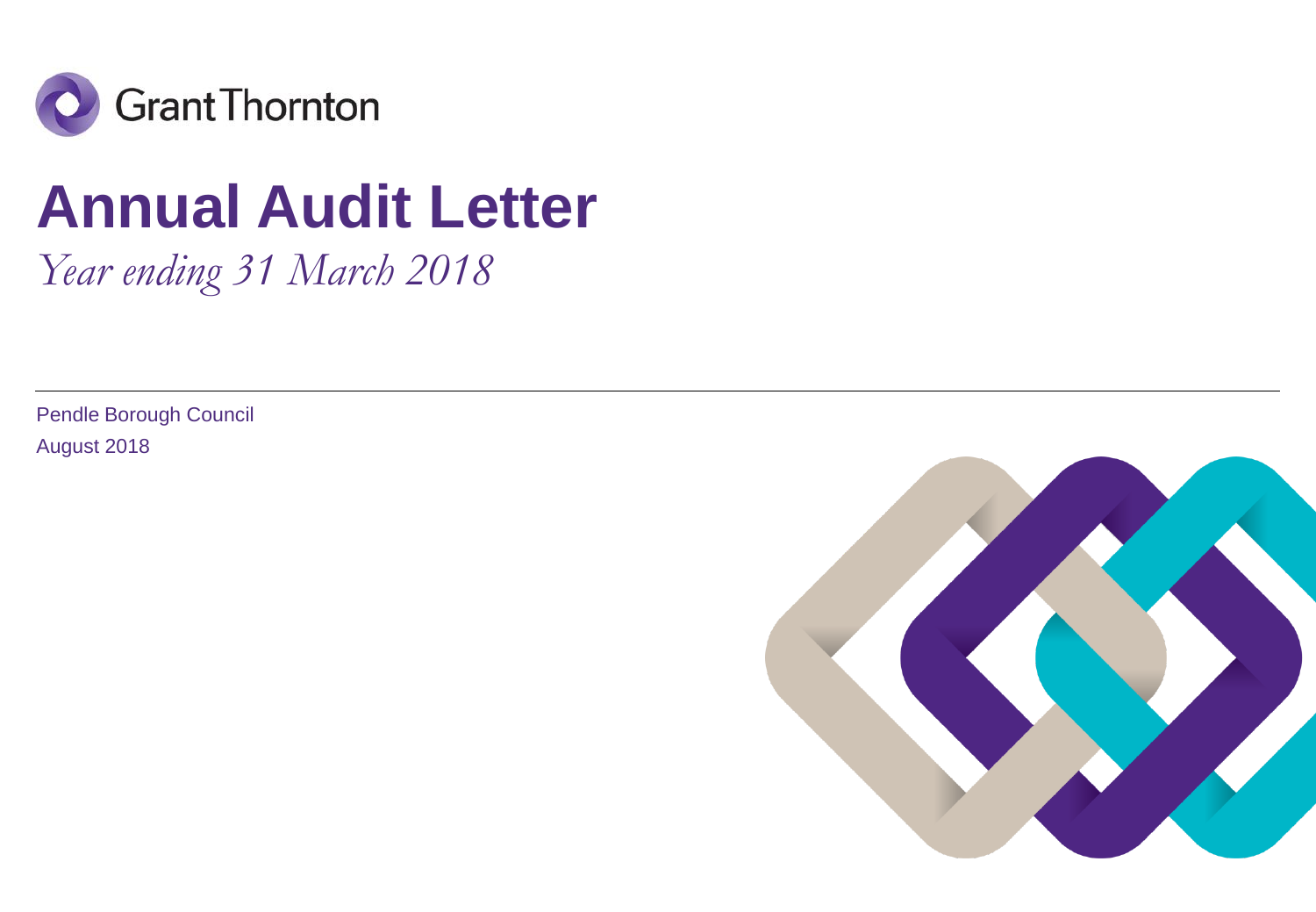# **Contents**



**Your key Grant Thornton Your key Grant Thornton team members are: team members are:**

**Engagement Mark Heap Engagement Director** T: 0161 234 6375 E: [Mark.R.Heap@uk.gt.com](mailto:Mark.R.Heap@uk.gt.com)

Thilina De Zoysa **Manager** T: 0113 200 1589 E: [Thilina.De.Zoysa@uk.gt.com](mailto:Thilina.De.Zoysa@uk.gt.com)

| <b>Section</b>                | Page |  |
|-------------------------------|------|--|
| 1. Executive summary          | 3    |  |
| 2. Audit of the accounts      | 5    |  |
| 3. Value for Money conclusion | 10   |  |
| Appendices                    |      |  |
| A Reports issued and fees     | 12.  |  |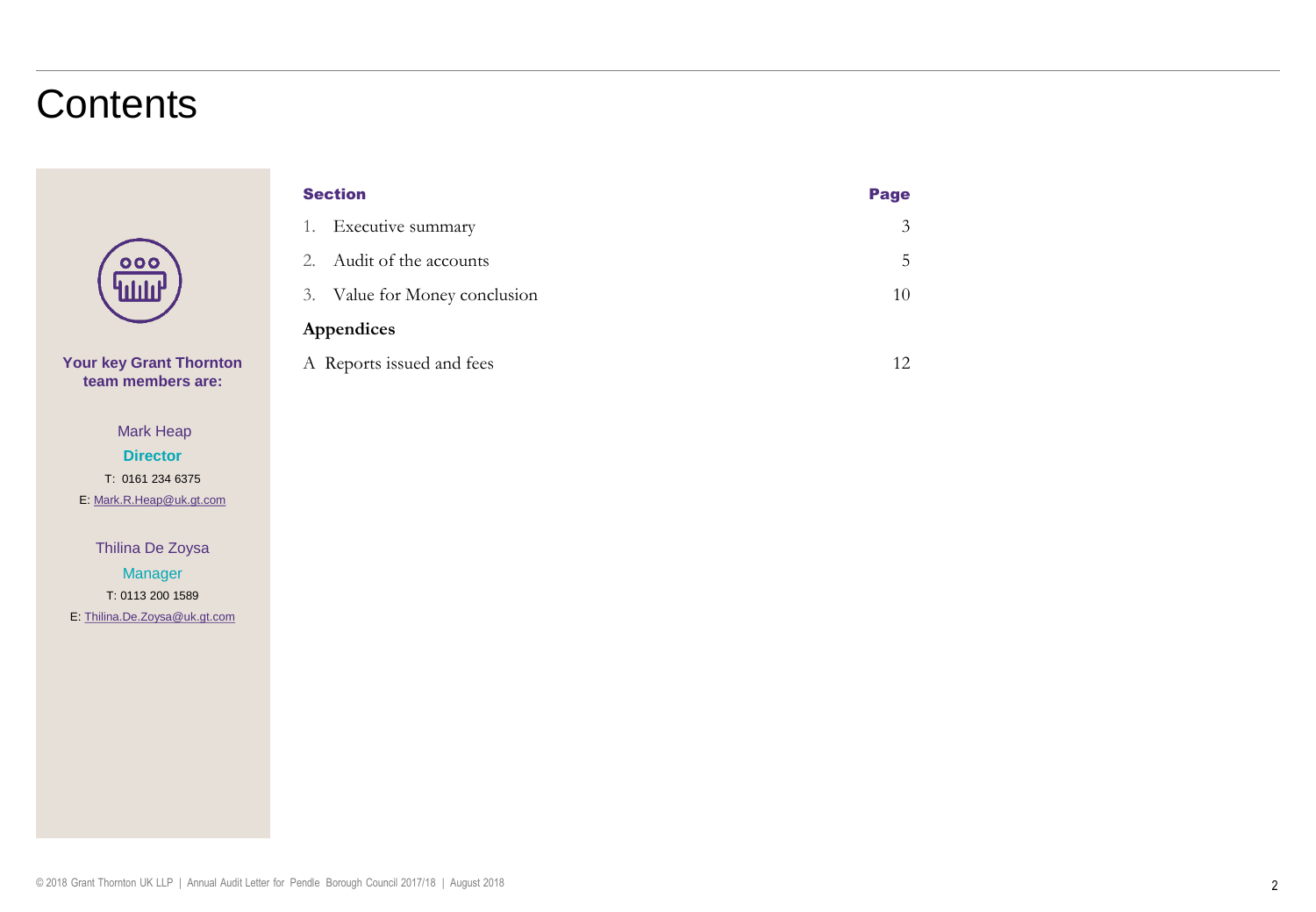# Executive Summary

#### Purpose

Our Annual Audit Letter (Letter) summarises the key findings arising from the work that we have carried out at Pendle Borough Council (the Council) for the year ended 31 March 2018.

This Letter is intended to provide a commentary on the results of our work to the Council and external stakeholders, and to highlight issues that we wish to draw to the attention of the public. In preparing this Letter, we have followed the National Audit Office (NAO)'s Code of Audit Practice and Auditor Guidance Note (AGN) 07 – 'Auditor Reporting'. We reported the detailed findings from our audit work to the Council's Accounts and Audit Committee as those charged with governance in our Audit Findings Report on 26 July 2018.

#### Respective responsibilities

We have carried out our audit in accordance with the NAO's Code of Audit Practice, which reflects the requirements of the Local Audit and Accountability Act 2014 (the Act). Our key responsibilities are to:

- give an opinion on the Council's financial statements (section two)
- assess the Council's arrangements for securing economy, efficiency and effectiveness in its use of resources (the value for money conclusion) (section three).

In our audit of the Council's financial statements, we comply with International Standards on Auditing (UK) (ISAs) and other guidance issued by the NAO.

### Our work

| <b>Materiality</b>                           | We determined materiality for the audit of the Council's financial statements to be £1,063,000 which is 2% of the Council s gross revenue<br>expenditure. |
|----------------------------------------------|-----------------------------------------------------------------------------------------------------------------------------------------------------------|
| <b>Financial Statements opinion</b>          | We gave an unqualified opinion on the Council 's financial statements on 30 July 2018.                                                                    |
| <b>Whole of Government Accounts</b><br>(WGA) | We completed work on the Council's consolidation return following guidance issued by the NAO.                                                             |
| Use of statutory powers                      | We did not identify any matters which required us to exercise our additional statutory powers.                                                            |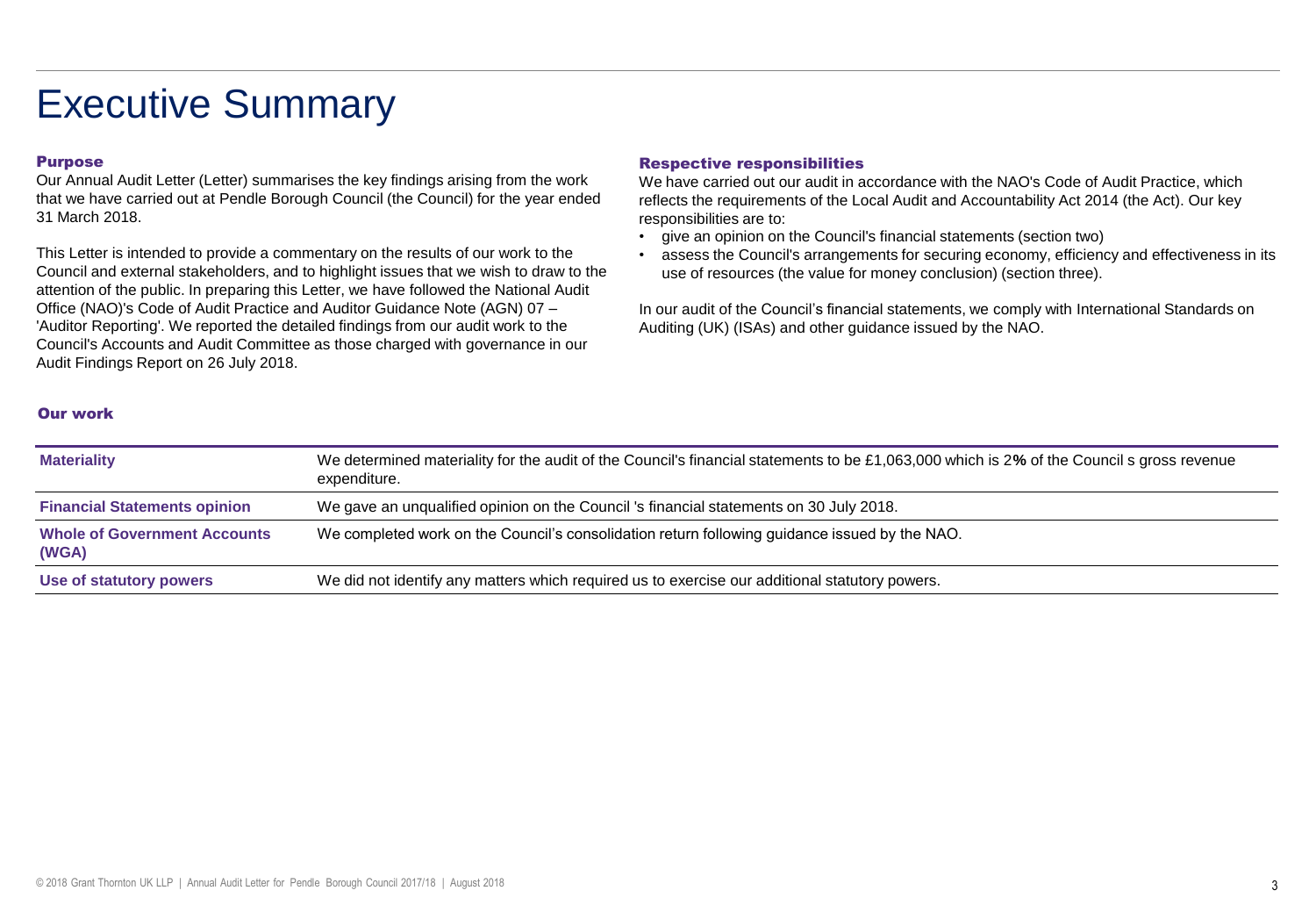# Executive Summary

| <b>Value for Money arrangements</b> | We were satisfied that the Council put in place proper arrangements to ensure economy, efficiency and effectiveness in its use of resources.<br>We reflected this in our audit report to the Accounts and Audit Committee on 26 July 2018.                                                                                                   |
|-------------------------------------|----------------------------------------------------------------------------------------------------------------------------------------------------------------------------------------------------------------------------------------------------------------------------------------------------------------------------------------------|
| <b>Certification of Grants</b>      | We also carry out work to certify the Council's Housing Benefit subsidy claim on behalf of the Department for Work and Pensions. Our work on<br>this claim is not yet complete and will be finalised by 30 November 2018. We will report the results of this work to the Accounts and Audit<br>Committee in our Annual Certification Letter. |
| <b>Certificate</b>                  | We certify that we have completed the audit of the accounts of Pendle Borough Council in accordance with the requirements of the Code of<br>Audit Practice.                                                                                                                                                                                  |

#### Working with the Council

During the year we have delivered a number of successful outcomes with you. Some of them were:

- Conducting an efficient audit we managed and delivered an efficient audit with your co-operation. Considering the shorter audit deadline compared to previous years, this is a good example of working efficiently with your finance staff to achieve shared goals.
- Sharing our insight we provided regular audit and governance committee updates covering best practice and sector updates. We conducted regular liaison meetings with your senior management on matters that are important to the Council and us as your external auditor.
- Providing training we provided your finance teams with training on financial accounts and annual reporting to better prepare for 2017/18 accounts closedown

We would like to record our appreciation for the assistance and co-operation provided to us during our audit by the Council's staff.

**Grant Thornton UK LLP August 2018**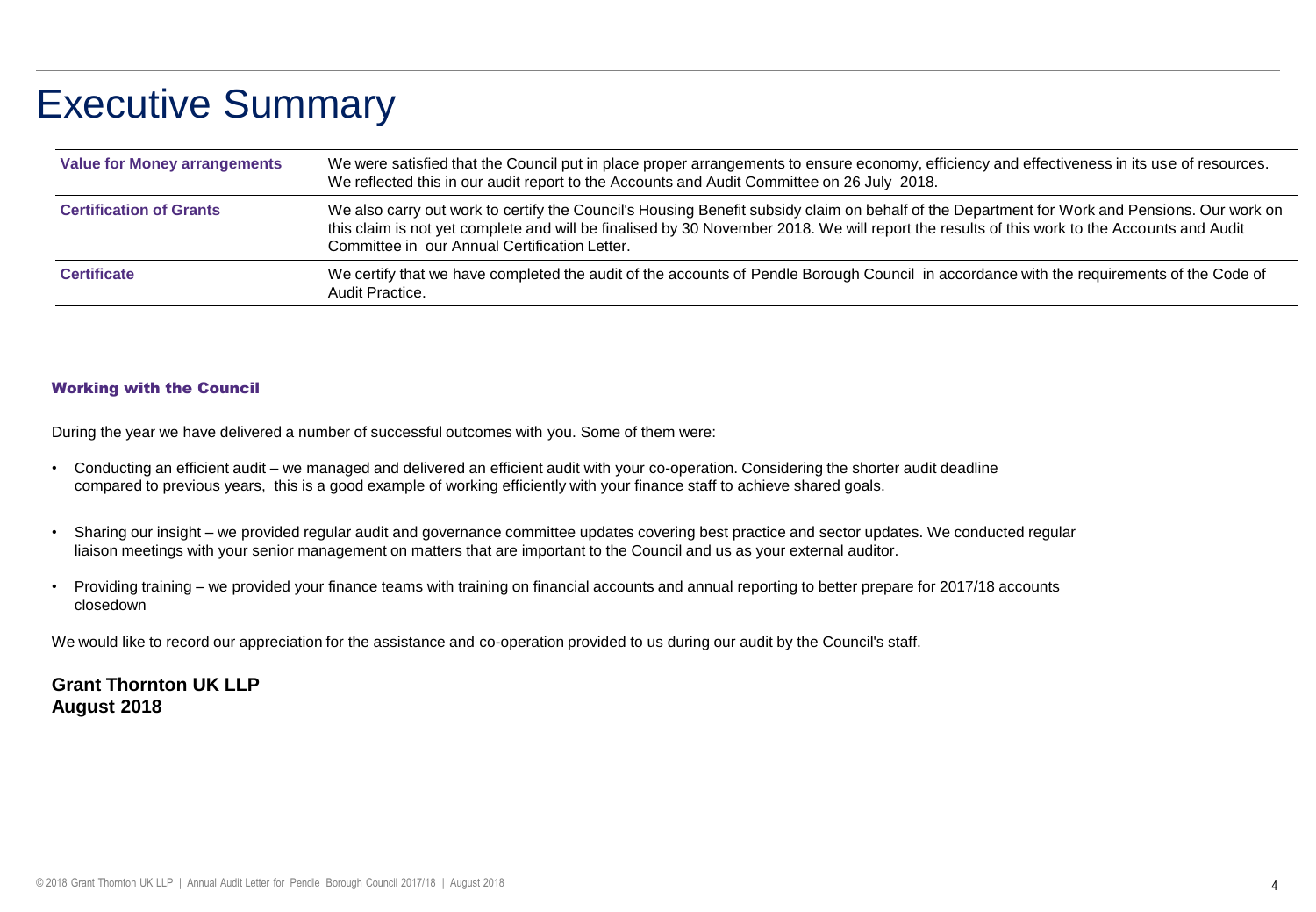# Our audit approach

### **Materiality**

In our audit of the Council's financial statements, we use the concept of materiality to determine the nature, timing and extent of our work, and in evaluating the results of our work. We define materiality as the size of the misstatement in the financial statements that would lead a reasonably knowledgeable person to change or influence their economic decisions by reading the financial statements.

We determined materiality for the audit of the Council's accounts to be £1,063,000 which is 2**%** of the Council's gross revenue expenditure. We used this benchmark as, in our view, users of Councils' financial statements are most interested in where the Council has spent its income in the year.

We also set lower level of specific materialities for senior officer remuneration and related party transactions of £8,000 and £59,000 respectively.

We set a lower threshold of £53,000 above which we reported errors to the Accounts and Audit Committee in our Audit Findings Report.

### The scope of our audit

Our audit involves obtaining sufficient evidence about the amounts and disclosures in the financial statements to give reasonable assurance that they are free from material misstatement, whether caused by fraud or error. This includes assessing whether:

- the accounting policies are appropriate, have been consistently applied and adequately disclosed;
- the significant accounting estimates made by management are reasonable; and
- the overall presentation of the financial statements gives a true and fair view.

We also read the remainder of the Statement of Accounts and the narrative report, annual governance statement published alongside the Statement of Accounts to check they are consistent with our understanding of the Council and with the financial statements included in the Statement of Accounts on which we gave our opinion.

We carry out our audit in accordance with ISAs (UK) and the NAO Code of Audit Practice. We believe that the audit evidence we have obtained is sufficient and appropriate to provide a basis for our opinion.

Our audit approach is based on a thorough understanding of the Council's activities and is risk based.

We identified key risks and set out overleaf the work we performed in response to these risks and the results of this work.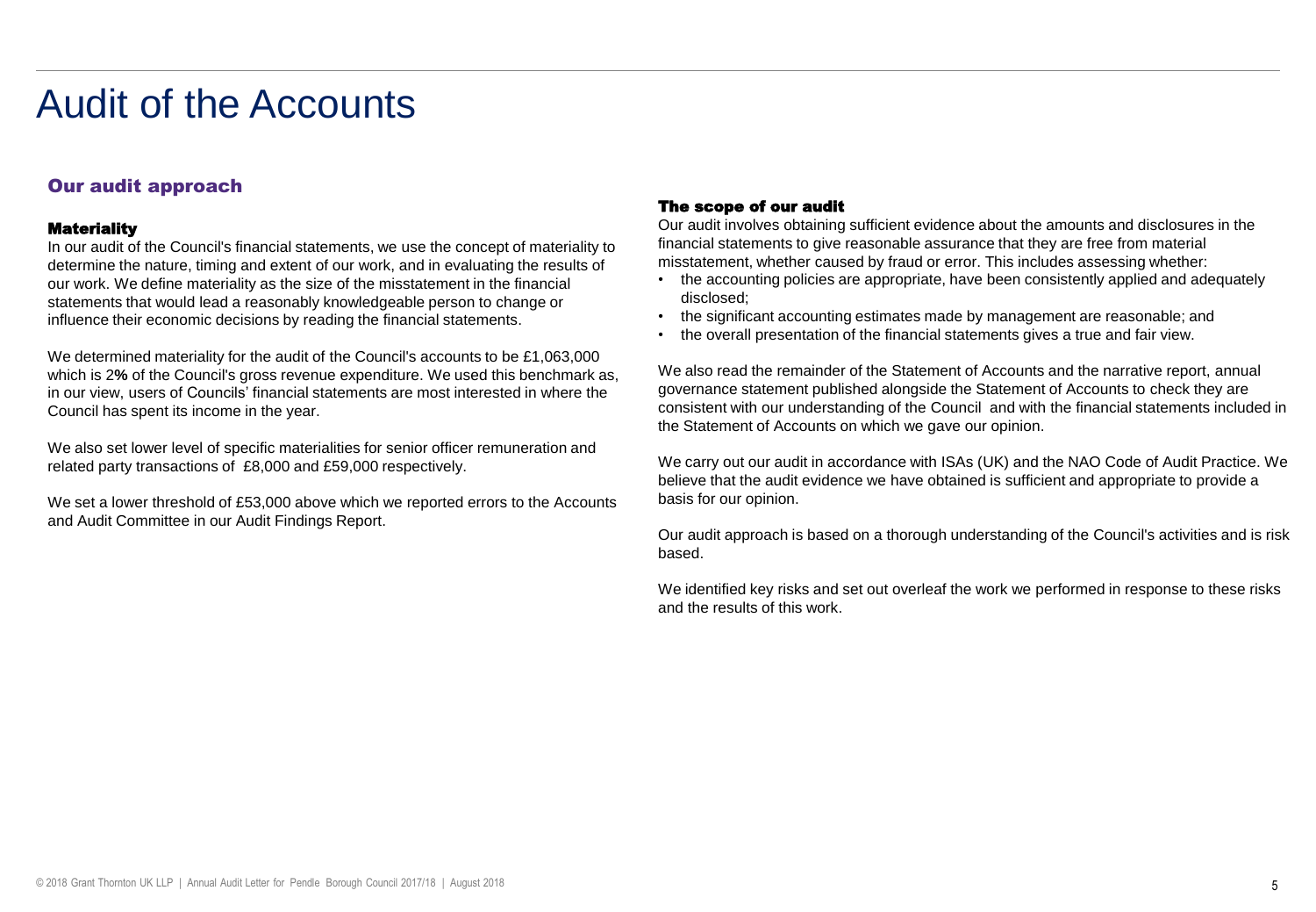# Audit of the Accounts Significant Audit Risks

These are the significant risks which had the greatest impact on our overall strategy and where we focused more of our work.

| Risks identified in our audit plan                                                                                                                                                                                                                                                                                                                                                                                                   | How we responded to the risk                                                                                                                                                                                                                                                                                                                                                                                                                                                                                                                                                                                                                                                                                                                                                                                                                                                                                                                                                                                                                                                                                                                                                                                                                                                                                                                                                                                   | <b>Findings and conclusions</b>                                                                           |
|--------------------------------------------------------------------------------------------------------------------------------------------------------------------------------------------------------------------------------------------------------------------------------------------------------------------------------------------------------------------------------------------------------------------------------------|----------------------------------------------------------------------------------------------------------------------------------------------------------------------------------------------------------------------------------------------------------------------------------------------------------------------------------------------------------------------------------------------------------------------------------------------------------------------------------------------------------------------------------------------------------------------------------------------------------------------------------------------------------------------------------------------------------------------------------------------------------------------------------------------------------------------------------------------------------------------------------------------------------------------------------------------------------------------------------------------------------------------------------------------------------------------------------------------------------------------------------------------------------------------------------------------------------------------------------------------------------------------------------------------------------------------------------------------------------------------------------------------------------------|-----------------------------------------------------------------------------------------------------------|
| <b>Valuation of Land and Buildings</b><br>The Council revalues its land and buildings using a five year rolling programme to<br>ensure that carrying value is not materially different from current value. This<br>represents a significant estimate by management in the financial statements.<br>We identified the valuation of land and buildings revaluations and impairments as a<br>risk requiring special audit consideration | In addressing the valuation risk, we:<br>evaluated management's processes and<br>٠<br>assumptions for the calculation of the estimate,<br>including consideration of the instructions<br>issued to the external valuer and how the scope<br>of the valuer's work has been determined.<br>assessed the competency, experience and<br>objectivity of the external valuer.<br>met with the valuer to discuss the basis on<br>$\bullet$<br>which valuations have been carried out and<br>confirmed this is consistent with our expectation<br>based on the provisions of the CIPFA Code of<br>Practice and relevant accounting standards.<br>Identified the data provided to and/or obtained<br>٠<br>by the valuer to inform the valuation process<br>and confirmed the appropriateness of the data<br>used.<br>tested revaluations provided during the year to<br>confirm these are accurately reflected in the<br>asset register and that the associated<br>accounting entries have been posted to reflect<br>movements in asset values.<br>Inspected management's process for obtaining<br>$\bullet$<br>assurance in relation to those assets not subject<br>to formal valuation during the year to confirm<br>the process is sufficiently robust to mitigate the<br>risk that the value of assets not revalued might<br>be materially misstated (either at the level of<br>individual assets or in aggregate). | Our audit work did not identify any material<br>issues in relation to valuation of land and<br>buildings. |
|                                                                                                                                                                                                                                                                                                                                                                                                                                      |                                                                                                                                                                                                                                                                                                                                                                                                                                                                                                                                                                                                                                                                                                                                                                                                                                                                                                                                                                                                                                                                                                                                                                                                                                                                                                                                                                                                                |                                                                                                           |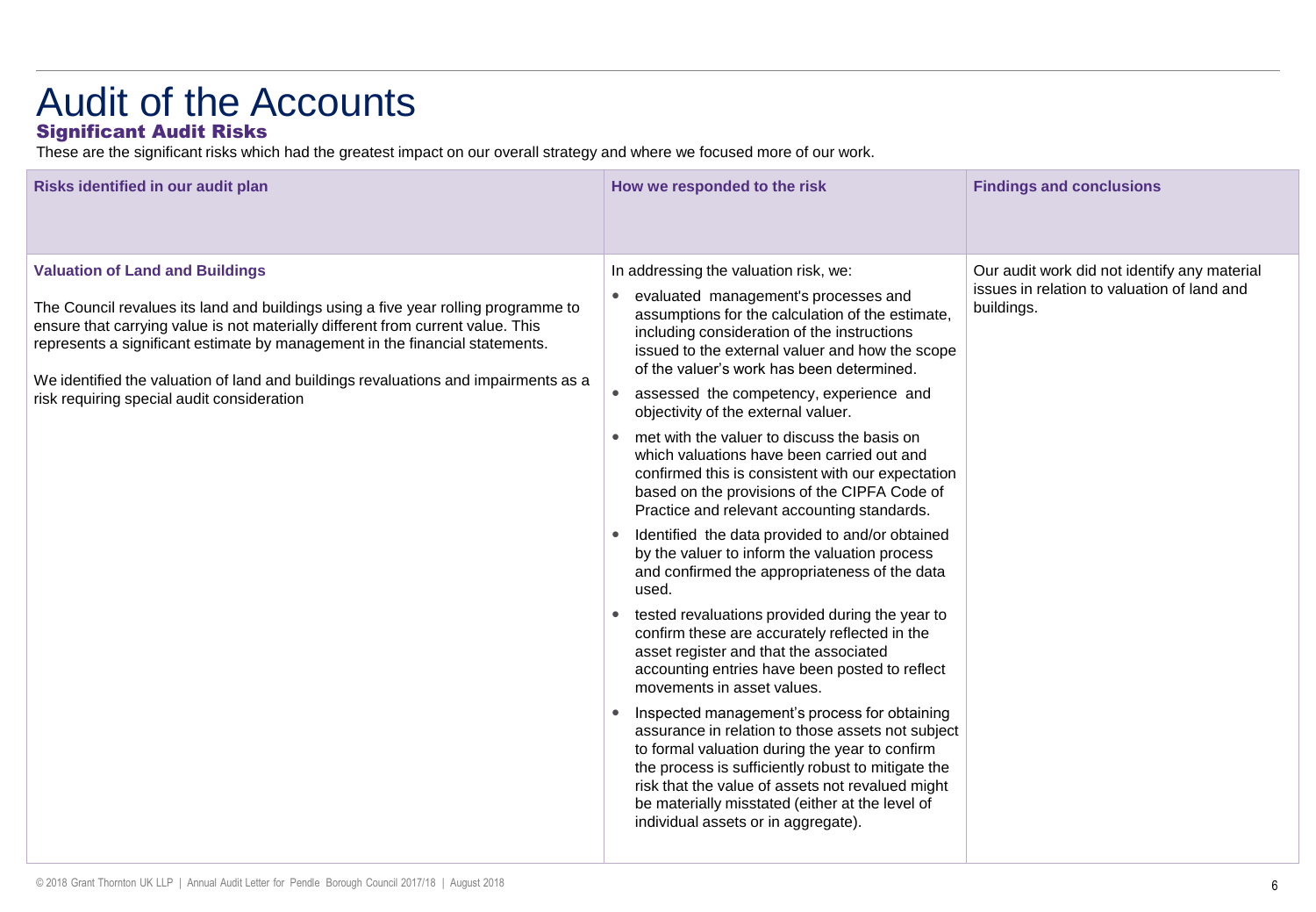# Significant Audit Risks

These are the significant risks which had the greatest impact on our overall strategy and where we focused more of our work.

| Risks identified in our audit plan                                                                                                                                                                                                                                                                               | How we responded to the risk                                                                                                                                                                                                                                                                                                                                                                                                                                                                                                                                                                                                                                                                                                                                                                                                                                                                                                                                                                                                                                                                                                                                                                                                                                                                                                                 | <b>Findings and conclusions</b>                                                                                   |
|------------------------------------------------------------------------------------------------------------------------------------------------------------------------------------------------------------------------------------------------------------------------------------------------------------------|----------------------------------------------------------------------------------------------------------------------------------------------------------------------------------------------------------------------------------------------------------------------------------------------------------------------------------------------------------------------------------------------------------------------------------------------------------------------------------------------------------------------------------------------------------------------------------------------------------------------------------------------------------------------------------------------------------------------------------------------------------------------------------------------------------------------------------------------------------------------------------------------------------------------------------------------------------------------------------------------------------------------------------------------------------------------------------------------------------------------------------------------------------------------------------------------------------------------------------------------------------------------------------------------------------------------------------------------|-------------------------------------------------------------------------------------------------------------------|
| Valuation of pension fund net liability<br>The Council's pension fund asset and liability as reflected in its balance<br>sheet represent a significant estimate in the financial statements.<br>We identified the valuation of the pension fund net liability as a risk<br>requiring special audit consideration | In addressing the pension fund net liability valuation risk,<br>we:<br>identified the controls put in place by management and the<br>controls established by the Lancashire Pension Fund to<br>ensure that the pension fund liability is not materially<br>misstated. We also assessed whether these controls were<br>implemented as expected.<br>evaluated the competence, expertise and objectivity of<br>the actuary who carried out your pension fund valuation.<br>On behalf of external audit suppliers to local government,<br>the National Audit Office has commissioned an auditor's<br>expert to undertake a review of the actuaries engaged by<br>local government pension funds, including the Lancashire<br>Pension Fund. We also considered the expert's findings<br>and followed-up on any implications for our audit.<br>undertook procedures to confirm the reasonableness of<br>the actuarial assumptions made, particularly if these are<br>specific to Pendle Borough Council.<br>checked the consistency of the pension fund asset and<br>liability and disclosures in notes to the financial statements<br>with the actuarial report from your actuary.<br>assessed the advance payment made to the pension fund<br>during the year including the accounting treatment and<br>related disclosures around this payment. | Our audit work did not identify any material<br>issues in relation to valuation of pension fund<br>net liability. |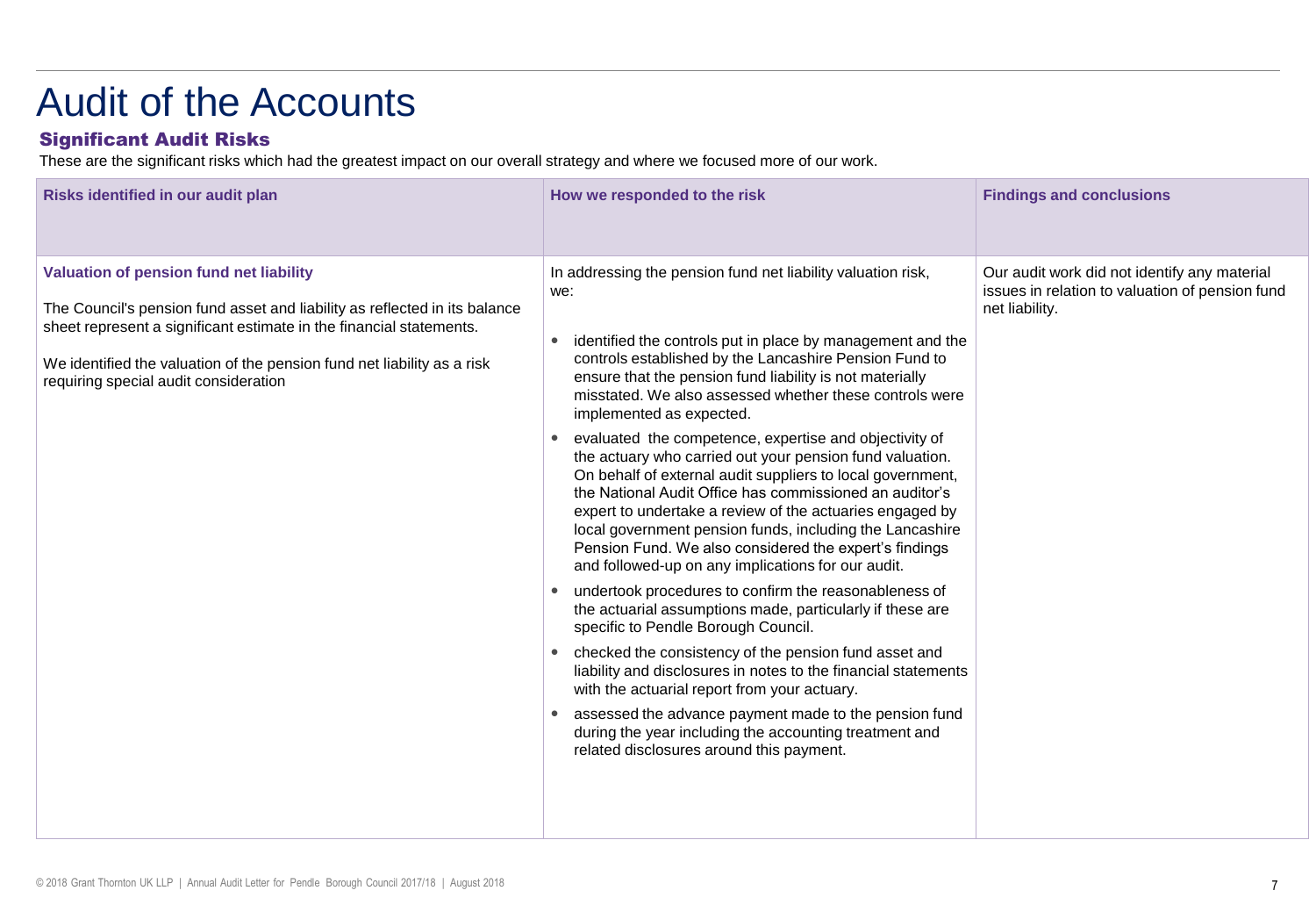# Significant Audit Risks (continued)

These are the significant risks which had the greatest impact on our overall strategy and where we focused more of our work

| Risks identified in our audit plan                                                                                                                                                                                                                                                                                                                                                                                                              | How we responded to the risk                                                                                                                                                                                                                                                                                                                                                                                                                                                                                 | <b>Findings and conclusions</b>                                                          |
|-------------------------------------------------------------------------------------------------------------------------------------------------------------------------------------------------------------------------------------------------------------------------------------------------------------------------------------------------------------------------------------------------------------------------------------------------|--------------------------------------------------------------------------------------------------------------------------------------------------------------------------------------------------------------------------------------------------------------------------------------------------------------------------------------------------------------------------------------------------------------------------------------------------------------------------------------------------------------|------------------------------------------------------------------------------------------|
| <b>Management override of controls</b><br>Under ISA (UK) 240 there is a non-rebuttable presumed risk that the risk of<br>management over-ride of controls is present in all entities. The Council faces<br>external scrutiny of its spending, and this could potentially place management<br>under undue pressure in terms of how they report performance.<br>Management over-ride of controls is a risk requiring special audit consideration. | In addressing the management override of<br>controls risk, we:<br>gained an understanding of the accounting<br>estimates, judgements applied and decisions<br>made by management and considered their<br>reasonableness.<br>obtained a full listing of journal entries during<br>the year, and identified and tested high risk<br>journal entries for appropriateness and correct<br>treatment.<br>evaluated the rationale for any changes in<br>accounting policies or significant unusual<br>transactions. | Our audit work did not identify any issues<br>regarding management override of controls. |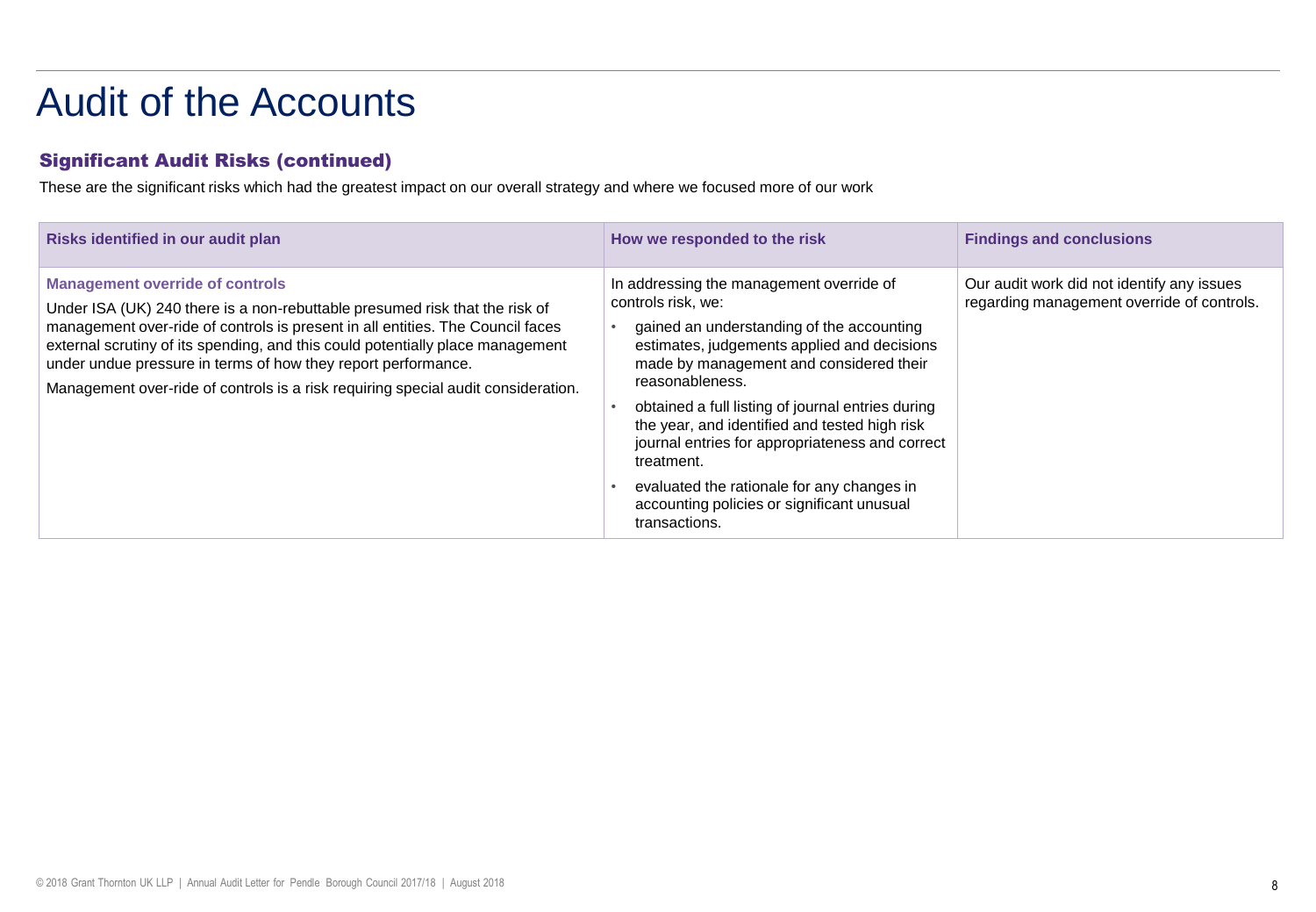### Audit opinion

We gave an unqualified opinion on the Council's financial statements on 30 July 2018, in advance of the national deadline.

#### Preparation of the accounts

The Council presented us with draft accounts in accordance with the national deadline, and provided a good set of working papers to support them. The finance team responded promptly and efficiently to our queries during the course of the audit.

#### Issues arising from the audit of the accounts

We reported the key issues from our audit to the Council's Accounts and Audit Committee on 26 July 2018. There were no adjustments to the financial statements impacting on the Statement of Comprehensive Income and Expenditure and the Balance Sheet.

In addition to the key audit risks reported on pages 6 to 8, we made recommendations to support the Council in strengthening its internal controls. Management agreed to action our recommendations and we will follow this up during our 2018/19 audit of the Council.

#### Annual Governance Statement and Narrative Report

We are required to review the Council's Annual Governance Statement and Narrative Report. The Council published them on its website alongside the Statement of Accounts in line with the national deadlines.

Both documents were prepared in line with the CIPFA Code and relevant supporting guidance. We were satisfied that both documents were consistent with the financial statements we audited and in line with our knowledge of the Council obtained during the course of our audit.

#### Whole of Government Accounts (WGA)

We carried out work on the Council's Data Collection Tool in line with group audit instructions provided by the NAO. We issued an assurance statement to the NAO which confirmed the Council was below the audit threshold. There were no other matters to report to the NAO in connection with group audit instructions.

### Other statutory powers

We also have additional powers and duties under the Act, including powers to issue a public interest report, make written recommendations, apply to the Court for a declaration that an item of account is contrary to law, and to give electors the opportunity to raise questions about the Council's accounts and to raise objections in relation to the accounts.

We did not need to exercise any of our additional statutory powers or duties during the course of our audit.

### Certificate of closure of the audit

We are also required to certify that we have completed the audit of the accounts of Pendle Borough Council in accordance with the requirements of the Code of Audit Practice and applicable law.

On 30 July 2018, we certified that we have completed the audit of the financial statements of the Council in accordance with the requirements of the Local Audit and Accountability Act 2014 and the Code of Audit Practice issued by the National Audit Office on behalf of the Comptroller and Auditor General.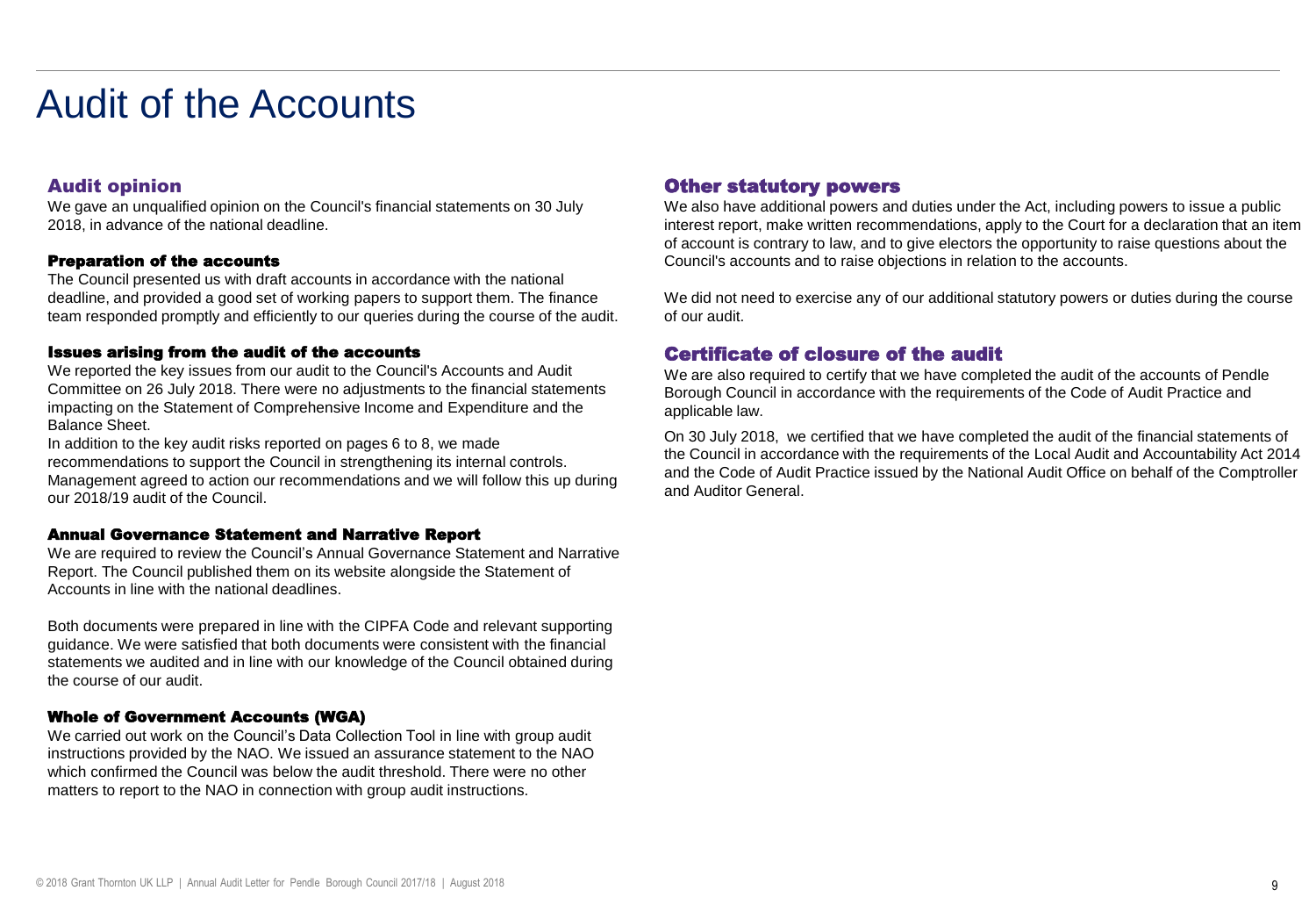# Value for Money conclusion

## **Background**

We carried out our review in accordance with the NAO Code of Audit Practice, following the guidance issued by the NAO in November 2017 which specified the criterion for auditors to evaluate:

*In all significant respects, the audited body takes properly informed decisions and deploys resources to achieve planned and sustainable outcomes for taxpayers and local people.* 

## Key findings

Our first step in carrying out our work was to perform a risk assessment and identify the key risks where we concentrated our work.

We identified one significant risk as part of this assessment. Our continuing risk assessment during the course of the audit did not identify any further significant risks.

Work we performed and our findings are set out at page 11 of this Letter.

### Overall Value for Money conclusion

We are satisfied that in all significant respects the Council put in place proper arrangements to secure economy, efficiency and effectiveness in its use of resources for the year ending 31 March 2018.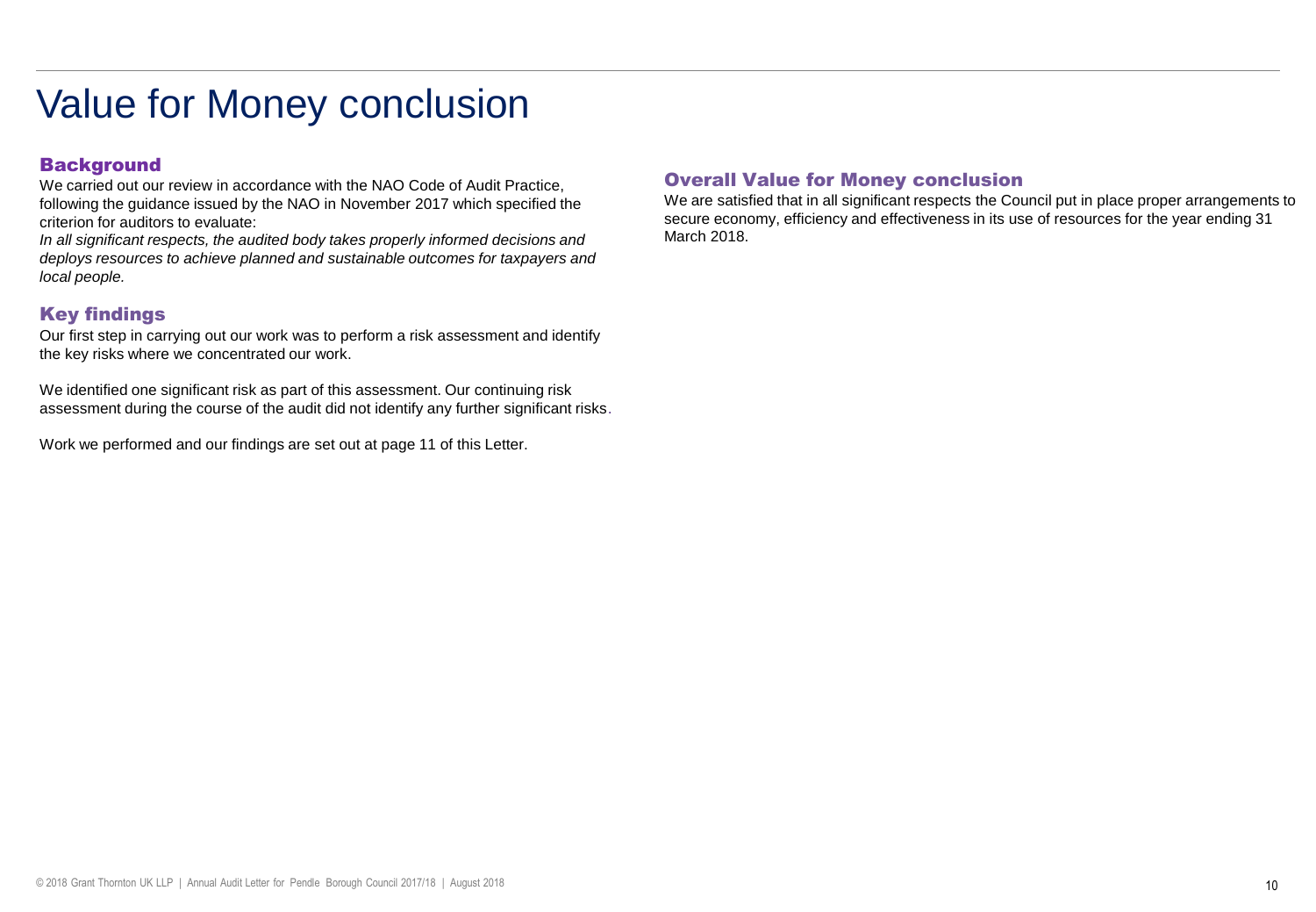# Key findings

We set out below our key findings against the significant risks we identified through our initial risk assessment and further risks identified through our ongoing review of documents.

| <b>Findings</b>                                                                                                                                                                                                                                                                                                                                                                                                                                                                                                                                                                                                                                                                                                                                                                                                                                                                                                                                                                                                                                                                                                        | <b>Conclusion</b>                                                                                                                                                                                                                                                                                                                                                                                                                                                                                                                                                                                                                                                                                                                                                                                                                                                                                                                                                                                                                                                                                                                                                                                                         |
|------------------------------------------------------------------------------------------------------------------------------------------------------------------------------------------------------------------------------------------------------------------------------------------------------------------------------------------------------------------------------------------------------------------------------------------------------------------------------------------------------------------------------------------------------------------------------------------------------------------------------------------------------------------------------------------------------------------------------------------------------------------------------------------------------------------------------------------------------------------------------------------------------------------------------------------------------------------------------------------------------------------------------------------------------------------------------------------------------------------------|---------------------------------------------------------------------------------------------------------------------------------------------------------------------------------------------------------------------------------------------------------------------------------------------------------------------------------------------------------------------------------------------------------------------------------------------------------------------------------------------------------------------------------------------------------------------------------------------------------------------------------------------------------------------------------------------------------------------------------------------------------------------------------------------------------------------------------------------------------------------------------------------------------------------------------------------------------------------------------------------------------------------------------------------------------------------------------------------------------------------------------------------------------------------------------------------------------------------------|
| Council achieved the approved revised budget for<br>$\bullet$<br>2017/18 with a £183,600 surplus.                                                                                                                                                                                                                                                                                                                                                                                                                                                                                                                                                                                                                                                                                                                                                                                                                                                                                                                                                                                                                      | <b>Auditor view</b>                                                                                                                                                                                                                                                                                                                                                                                                                                                                                                                                                                                                                                                                                                                                                                                                                                                                                                                                                                                                                                                                                                                                                                                                       |
| The Council updated its MTFP which went to the Policy<br>$\bullet$<br>and Resource Committee and full Council in May 2018.<br>This covers until 2019/2022. However there is<br>uncertainty beyond 2019/20 given that the 2019<br>Spending review will cover government funding from<br>2020/21 onwards<br>The position on earmarked reserves as at 31 March<br>$\bullet$<br>2018 is £7.1 million with a general fund minimum<br>working balance of a further £1 million giving £8.1<br>million in total. This includes a £3.3 million Budget<br>Strategy Reserve (BSR) as at 31 March 2018.<br>2018/19 : Total budget savings of £0.847m were<br>$\bullet$<br>achieved and together with a BSR contribution of<br>£990,100, the budget was balanced for 2018/19. These<br>savings were achieved up front by Pendle Borough<br>Council prior to 1 April 2018.<br>For 2019/20 there is planned utilisation of £1.1 million of<br>$\bullet$<br>BSR and a further £955,000 savings are required to<br>bridge the budget gap. The Council is actively working<br>on this savings plan and it is currently work in progress. | The Council has a track record of managing the<br>expenditure within budget. 2018/19 savings targets<br>were achieved up front prior to 1 April 2018.<br>Using reserves to fund the budget gap is not a<br>$\bullet$<br>sustainable position over the medium to longer term<br>and the Council needs to continue its work to identify<br>realistic savings plans and monitor the achievement of<br>plans against actual performance on a regular basis.<br>The Council is actively working on the identification of<br>the savings targets for 2019/20. This process is<br>currently underway. Revenue Support Grant is due to<br>be withdrawn in 2020/21 and future funding<br>arrangements in this respect are yet to be fully<br>clarified. This represents an additional significant risk<br>to the Council's future funding arrangements.<br>Overall there is close monitoring of expenditure and<br>assessments against savings plans at Pendle.<br>However, with volatile demand pressures and limited<br>flexibility in funding mechanisms in local government,<br>there is a risk that net expenditure may fluctuate<br>adversely. This may impact the usage of planned<br>earmarked reserves in any given year. |
| committee and actions suggested.<br>By the end of the MTFP in 21/22 the Council would<br>$\bullet$<br>have utilised all of the BSR of £3.3 million subject to<br>achievement of savings plans. There is uncertainty<br>beyond 2019/20 on core funding across all local                                                                                                                                                                                                                                                                                                                                                                                                                                                                                                                                                                                                                                                                                                                                                                                                                                                 |                                                                                                                                                                                                                                                                                                                                                                                                                                                                                                                                                                                                                                                                                                                                                                                                                                                                                                                                                                                                                                                                                                                                                                                                                           |
|                                                                                                                                                                                                                                                                                                                                                                                                                                                                                                                                                                                                                                                                                                                                                                                                                                                                                                                                                                                                                                                                                                                        | Quarterly monitoring is reported to policy and resource<br>$\bullet$<br>authorities due to ongoing Fair Funding Review and the                                                                                                                                                                                                                                                                                                                                                                                                                                                                                                                                                                                                                                                                                                                                                                                                                                                                                                                                                                                                                                                                                            |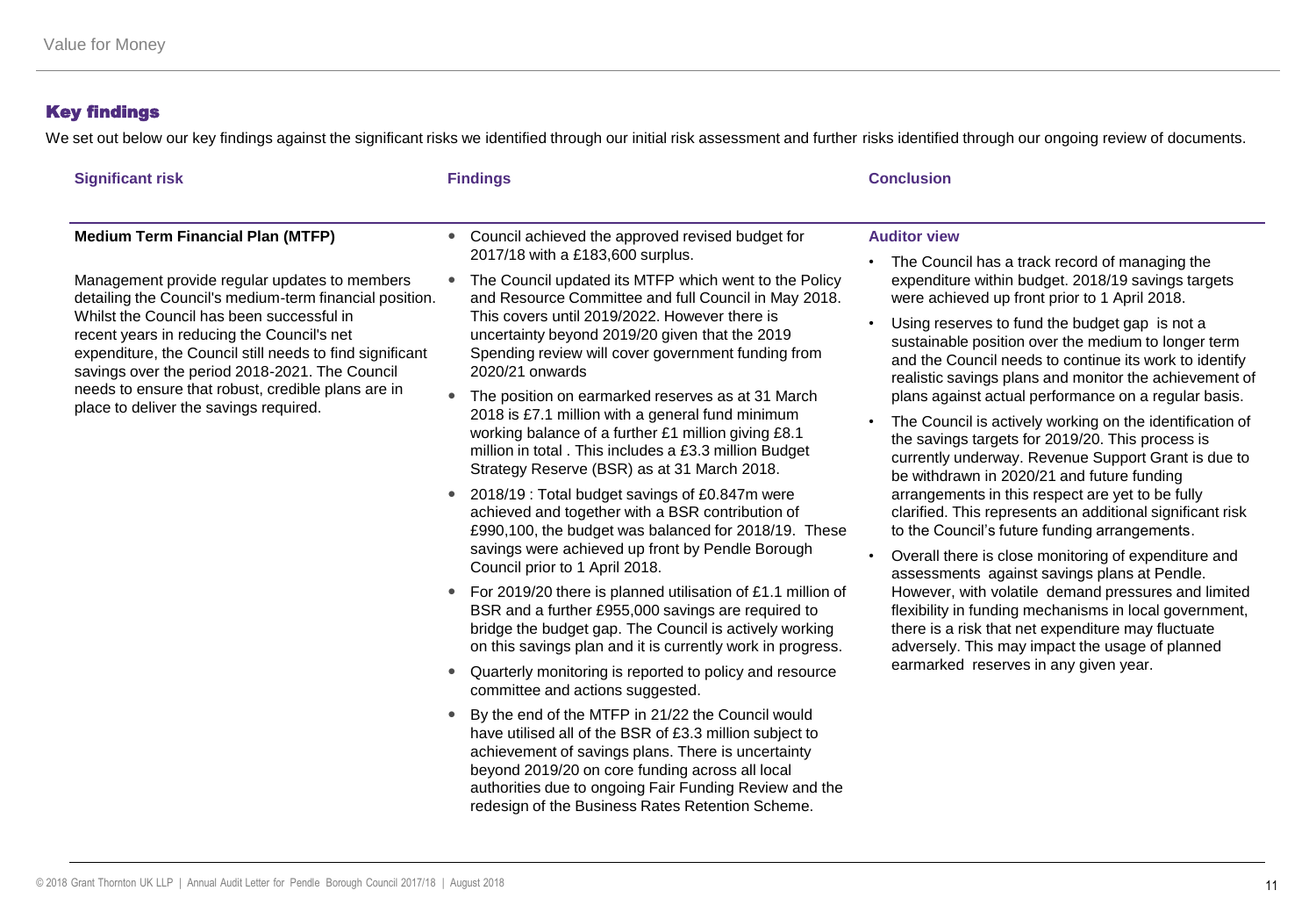# **Reports issued and fees**

We confirm below our final reports issued fees charged for the audit and provision of non-audit services

#### Reports issued

| <b>Report</b>                | Date issued   |
|------------------------------|---------------|
| Audit Plan                   | 20 March 2018 |
| <b>Audit Findings Report</b> | 26 July 2018  |
| Annual Audit Letter          | August 2018   |

### Non- audit services

No non audit or audit related services have been undertaken for the Council for the year ended 31 March 2018

#### Fees

|                                     | <b>Planned</b> |        | Actual fees 2016/17 fees |
|-------------------------------------|----------------|--------|--------------------------|
| Statutory Council audit             | 40,630         | 40,630 | 40,630                   |
| Housing Benefit Grant Certification | 7.986          | TBC*   | 10,380                   |
| <b>Total fees</b>                   | 48,616         | TBC*   | 51,010                   |

\* Our work on Housing Benefit Grant Certification is still on going and the reporting deadline for this is 30 November 2018. Therefore we are unable to confirm the actual fees for this work in the Annual Audit Letter. We will report the final fees for this work to the Accounts and Audit Committee in our Annual Certification Letter.